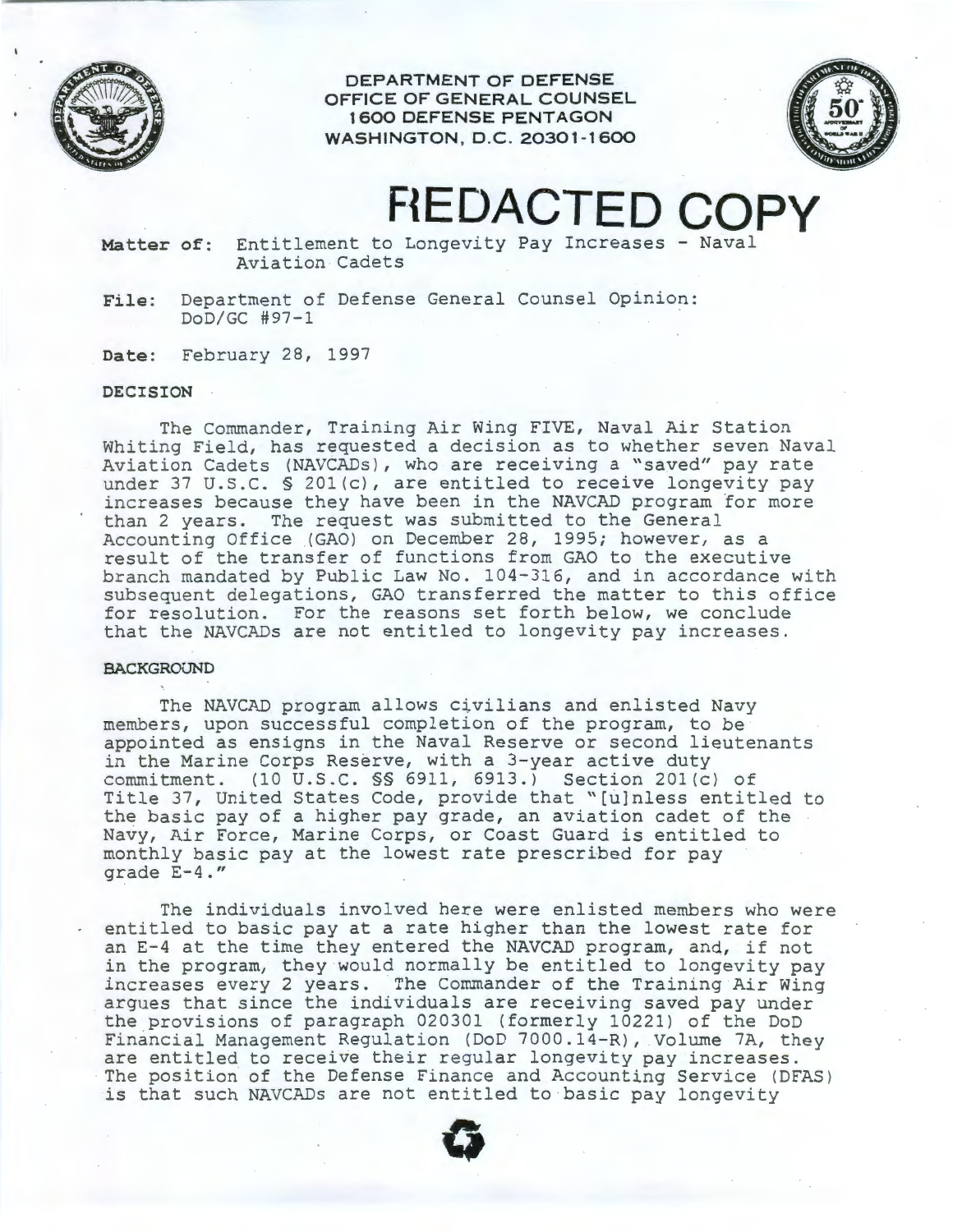increases, because the statutory provisions establish a specific .saved pay rate to which the members are entitled.

## **ANALYSIS**

Prior to 1991, all NAVCADs were entitled to basic pay at the rate of 50 percent of the basic pay of officers in pay grade 0-1 with 2 or fewer years of service. Section 605 of Public Law No. 102-190, December 5, 1991, amended 37 U.S.C. § 20l(c) to provide the current pay structure, under which NAVCADs are entitled to pay based on the lowest rate for an E-4, unless they are otherwise entitled to the basic pay of a higher grade. The legislative history of the amendment indicates that it was intended to grant NAVCADs a pay increase by changing from 50 percent of the lowest 0-1 pay, which is about the same as E-1 pay, to the lowest rate for an E-4, unless the member was already entitled to a higher rate of pay. (See H.R. Conf. Rep. No. 311, 102d Cong., 1st Sess. 548 (1991), reprinted in 1991 U.S.C.C.A.N. 918, 1104.)

Neither the statute nor the implementing DoD regulations specifically address the issue of longevity increases for those NAVCADs being paid under the saved pay provision, and the legislative history also offers no guidance in this matter. It appears clear, however, that NAVCADs who do not fall under the saved pay provision are not entitled to any longevity increases; in accordance with the specific statutory language, they receive pay at a set rate (the lowest E-4 pay rate) during the entire period they are in the program. In view of that fact, the most reasonable interpretation of the saved pay provision is that it also was intended to be a set rate for the duration of the member's time in the program.

The above interpretation is supported by the fact that 10 U.S.C. § 6911 states that the "grade of aviation cadets .is a special enlisted grade in the naval service." Moreover, 37 U.S.C. § 20l(e), which concerns computing basic pay based on pay grade and longevity, specifically states that the subsection does not apply to those members covered by section 20l(c).

Finally, we find the argument of the Commander, Training Air Wing FIVE, that longevity increases are due under the saved pay provisions of DoDFMR 7A, paragraph 020301, to be unpersuasive. That paragraph, which implements 37 U.S.C. § 907, provides that an enlisted member who accepts an appointment as an officer may, following appointment, be paid the pay and allowance to which the member would be entitled if the member had remained in the last enlisted grade held before appointment as an officer and continued to receive increases in pay and allowances authorized for that grade, if such rate is greater than what the member would be entitled to as an officer. However, NAVCADs are not receiving saved pay as contemplated by that provision, since they have not yet been commissioned as officers during the period they are in the program. Therefore, the provisions of paragraph